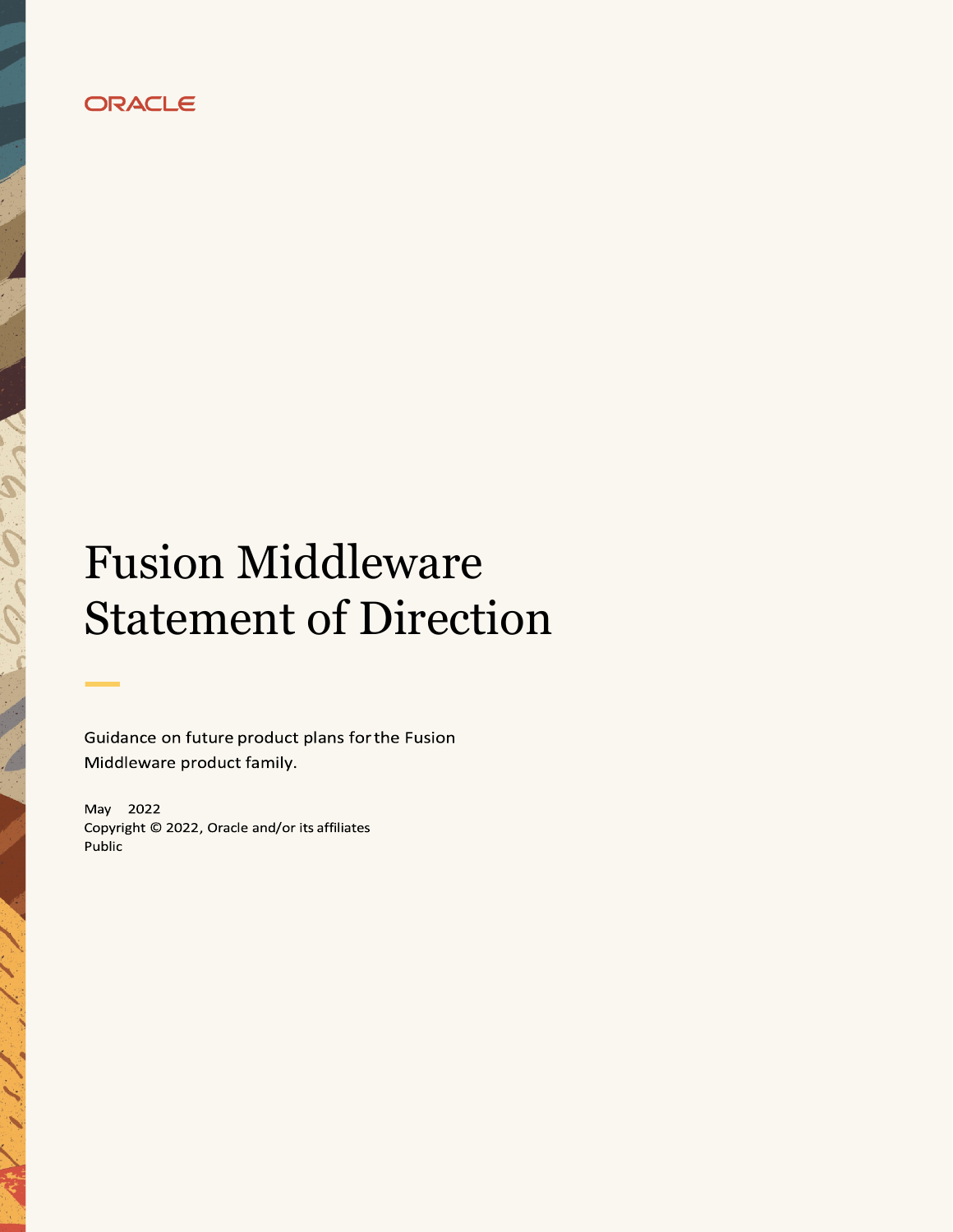### **Disclaimer**

The following is intended to outline our general product direction. It is intended for informational purposes only and may not be incorporated into any contract. It is not a commitment to deliver any material, code, or functionality, and should not be relied upon in making purchasing decisions. The development, release,

and timing of any features or functionality described for Oracle's products remains at the sole discretion of Oracle.

#### **Oracle Fusion Middleware directions**

Oracle Fusion Middleware is Oracle's digital business platform for the enterprise. It enables businesses to efficiently create and run agile, intelligent applications in clientserver, web and cloud environments. Oracle's strategy for Fusion Middleware is to continue to modernize the platform while providing bridging technologies to cloud native application development and deployment.

Fusion Middleware customers can continue to enjoy superior application performance, reliability, and security today with a clear path to next-generation cloud technologies when ready to make that move. Oracle Fusion Middleware customers can migrate to the cloud at their own pace while continuing to receive support for their existing license software for many years to come. Oracle plans no forced upgrades or migrations.

#### **Release details**

WebLogic Server and Coherence 14.1.1, which began shipping in March 2020, are the first product releases in the Oracle Fusion Middleware 14.1 product line. They include Java EE 8 and Jakarta EE 8 compatibility, simplified integration with microservices, support for a new open source WebLogic Remote Console, enhancements to Kubernetes tooling and support, Oracle Java SE 8 and 11 certification, GraalVM EE certification, and improvements to Oracle Database integration.

The next planned release of Oracle Fusion Middleware is Oracle Fusion Middleware 14.1.2, which will be built on updated versions of WebLogic Server and Coherence 14.1.2, with features and enhancements in areas such as:

- the latest Java technologies -JDK 11 & 17 runtime, Jakarta EE 8 and GraalVM;
- cloud native application development and deployment, including alignment with Cloud Native Computing Foundation (CNCF) recommended technologies;
- security and compliance enhancements to address modern security and regulatory requirements; and
- interoperability in hybrid cloud and multi-cloud environments.

Middleware products planned for inclusion in 14.1.2 are:

- WebLogic Server, Coherence and Oracle HTTP Server;
- JDeveloper and ADF;
- SOA Suite and BPM Suite;
- WebCenter Portal, WebCenter Content, and WebCenter Sites;
- Forms and Reports;
- Oracle Data Integrator and Enterprise Data Quality; and



Fusion Middleware Statement of Direction

**2** Fusion Middleware, Statement of Direction, May 2022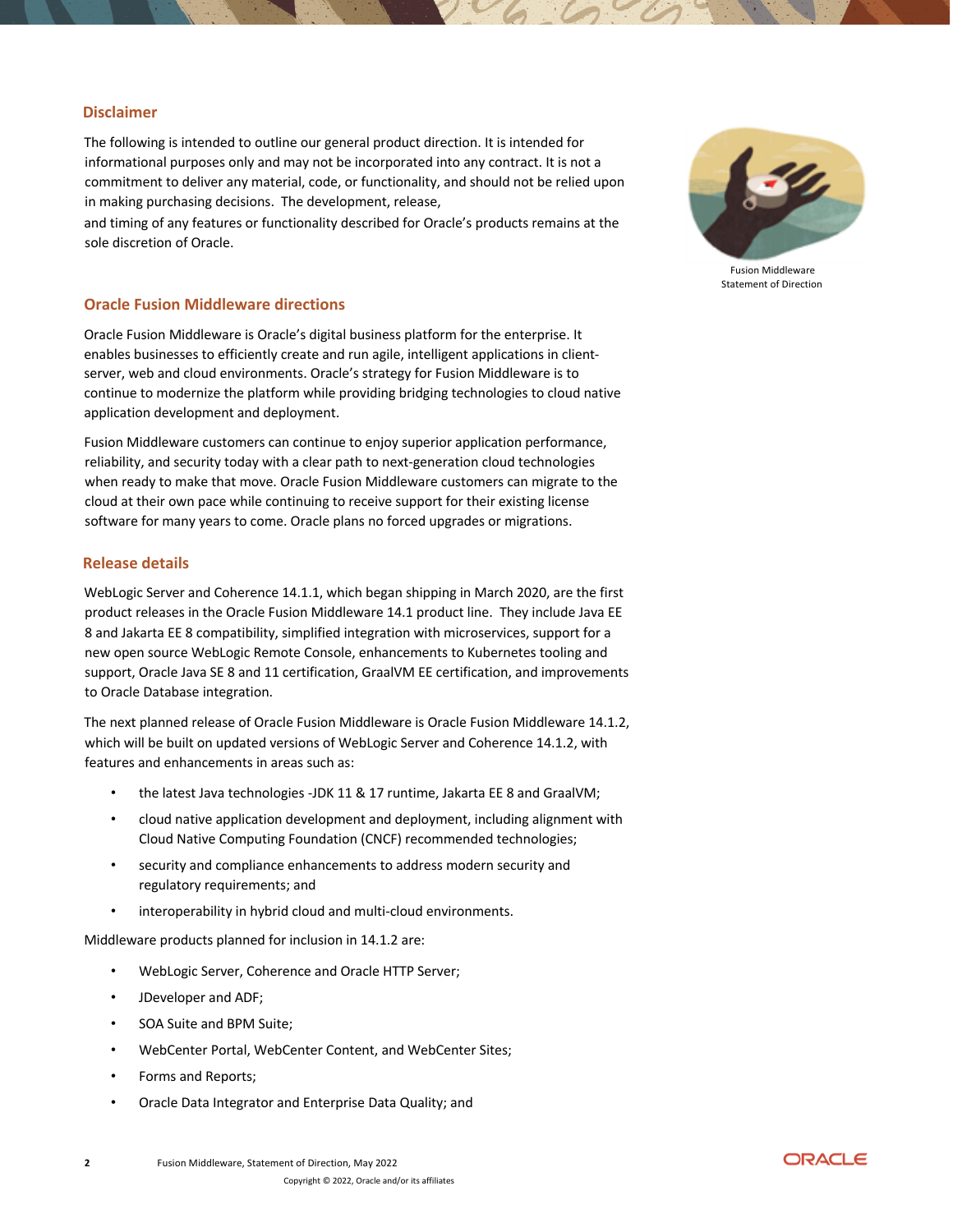• GoldenGate Foundation Suite.

Oracle's Identity Management Suite will ship an IDM 14.1.2 release based on FMW 14.1.2 with a target GA date of first half Calendar Year 2024. Oracle Analytics Server (OAS) plans to uptake 14.1.2 in an annual OAS release after 14.1.2 Release to Manufacturing (RTM).

Oracle is committed to deliver support for Kubernetes for its Fusion Middleware family of products. Currently the following products are supported on Kubernetes:

- Oracle WebLogic Server;
- Oracle Coherence;
- Oracle Access Management;
- Oracle Identity Governance;
- Oracle SOA Suite;
- Oracle Unified Directory;
- Oracle Unified Directory Services Manager;
- Oracle WebCenter Sites;
- Oracle WebCenter Content
- Oracle WebCenter Portal

Looking ahead, Oracle intends to continue to support the above products on Kubernetes in the Fusion Middleware 14.1.2 release.

### **Next steps**

Oracle has designed its Fusion Middleware product releases to provide an upgrade path for its existing customers to the latest releases. We also offer tools, training and expertise to make those upgrades as smooth as possible. Fusion Middleware customers on older releases should take the following guidance into consideration.

- Extended Support for Fusion Middleware 11g and 12.1.3 has ended. We offer Market Driven Support for Fusion Middleware 11g. Customers using these Fusion Middleware versions are encouraged to upgrade to Oracle Fusion Middleware 12.2.1.4 as soon as possible for on-premises applications, or to move to similar Oracle Cloud Services. For customers of WebLogic Server and Coherence, upgrade to WebLogic Server and Coherence 14.1.1 is also an option.
- As Fusion Middleware 14.1.2 is a major release for the suite, Oracle intends that customers will be able to upgrade to 14.1.2 when it is released and have the standard five (5) years of Premier Support and three (3) years of Extended Support.
- The dates for Premier and Extended Support for Fusion Middleware 12.2.1.4 are published in Oracle Fusion Middleware Lifetime Support Policy (https://www.oracle.com/us/assets/lifetime-support-middleware-069163.pdf).
- Oracle intends to designate Fusion Middleware 14.1.2 as a Long Term Support release as it is defined in Oracle Fusion Middleware Error Correction Policy (Doc ID: 209768.1).
- Oracle intends to release Fusion Middleware 14.1.2 in Calendar Year 2023.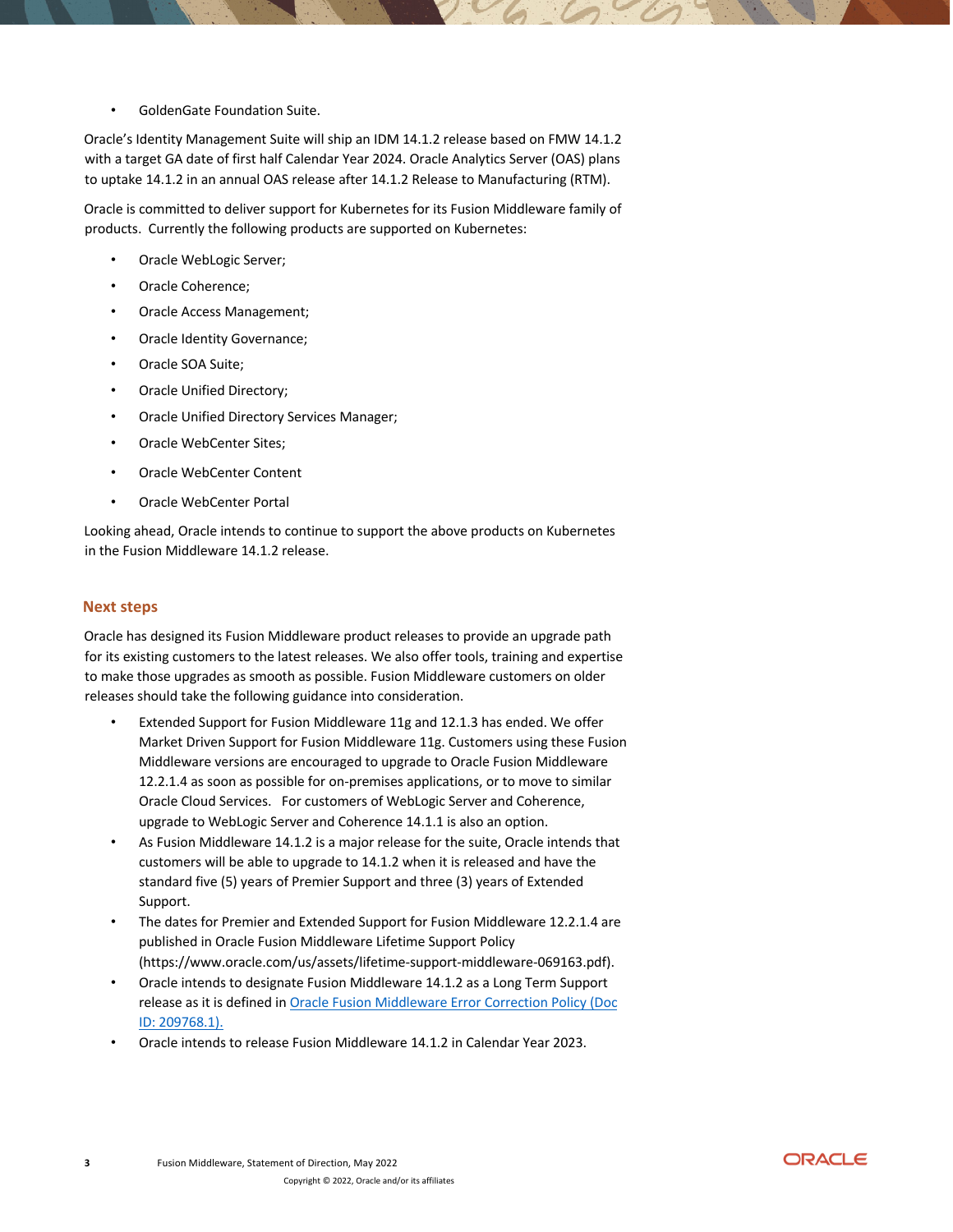## **Conclusion**

Oracle continues to be a leader in middleware software. We are committed to guide our customers through multiple major industry technology shifts while preserving their investments. With Oracle Fusion Middleware 14c we intend to continue to provide a path to a modern digital business platform on-premises and in the cloud.

For more information about Oracle Fusion Middleware, go to www.oracle.com/middleware or contact your Oracle sales representative.

#### **Connect with us**

Call +**1.800.ORACLE1** or visit **oracle.com**. Outside North America, find your local office at: **oracle.com/contact**.

B blogs.oracle.com

f facebook.com/oracle

v twitter.com/oracle

Copyright © 2022, Oracle and/or its affiliates. This document is provided for information purposes only, and the contents hereof are subject to change without notice. This document is not warranted to be error-free, nor subject to any other warranties or conditions, whether expressed orally or implied in law, including implied warranties and conditions of merchantability or fitness for a particular purpose. We specifically disclaim any liability with respect to this document, and no contractual obligations are formed either directly or indirectly by this document. This document may not be reproduced or transmitted in any form or by any means, electronic or mechanical, for any purpose, without our prior written permission.

Oracle and Java are registered trademarks of Oracle and/or its affiliates. Other names may be trademarks of their respective owners.

Intel and Intel Xeon are trademarks or registered trademarks of Intel Corporation. All SPARC trademarks are used under license and are trademarks or registered trademarks of SPARC International, Inc. AMD, Opteron, the AMD logo, and the AMD Opteron logo are trademarks or registered trademarks of Advanced Micro Devices. UNIX is a registered trademark of The Open Group. 0120